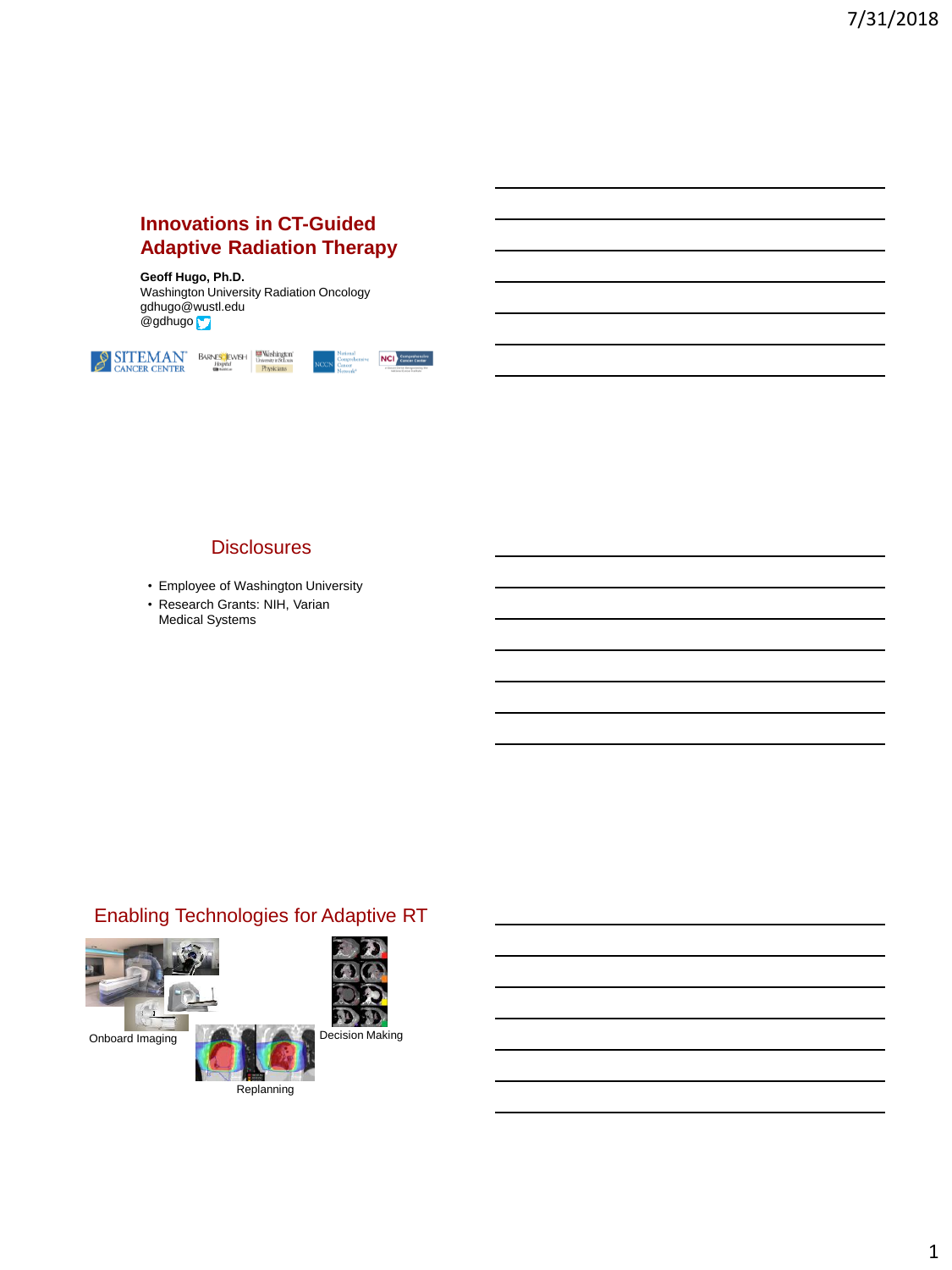# ART Accuracy and Clinical Efficiency

- High quality ART in the clinic requires accurate and efficient means to:
	- Assess change / decision making (when to adapt)
	- Transfer structures (targets and organs at risk contours) Transfer dose (for accurate assessment of delivered dose)
	- Regenerate the treatment plan

#### **ART Accuracy and Clinical Efficiency**

- High quality ART in the clinic requires accurate and efficient means to:
	-
	- Assess change / decision making (when to adapt) Transfer structures (targets and organs at risk contours) Transfer dose (for accurate assessment of delivered dose) Regenerate the treatment plan
	-
	-
- Deformable image registration is a key component of these basic elements of ART.

#### **Topics**

- Recent work on improved deformable image registration
- Do we need deformable image registration for adaptive RT?
- Image quality improvements in CT and cone beam CT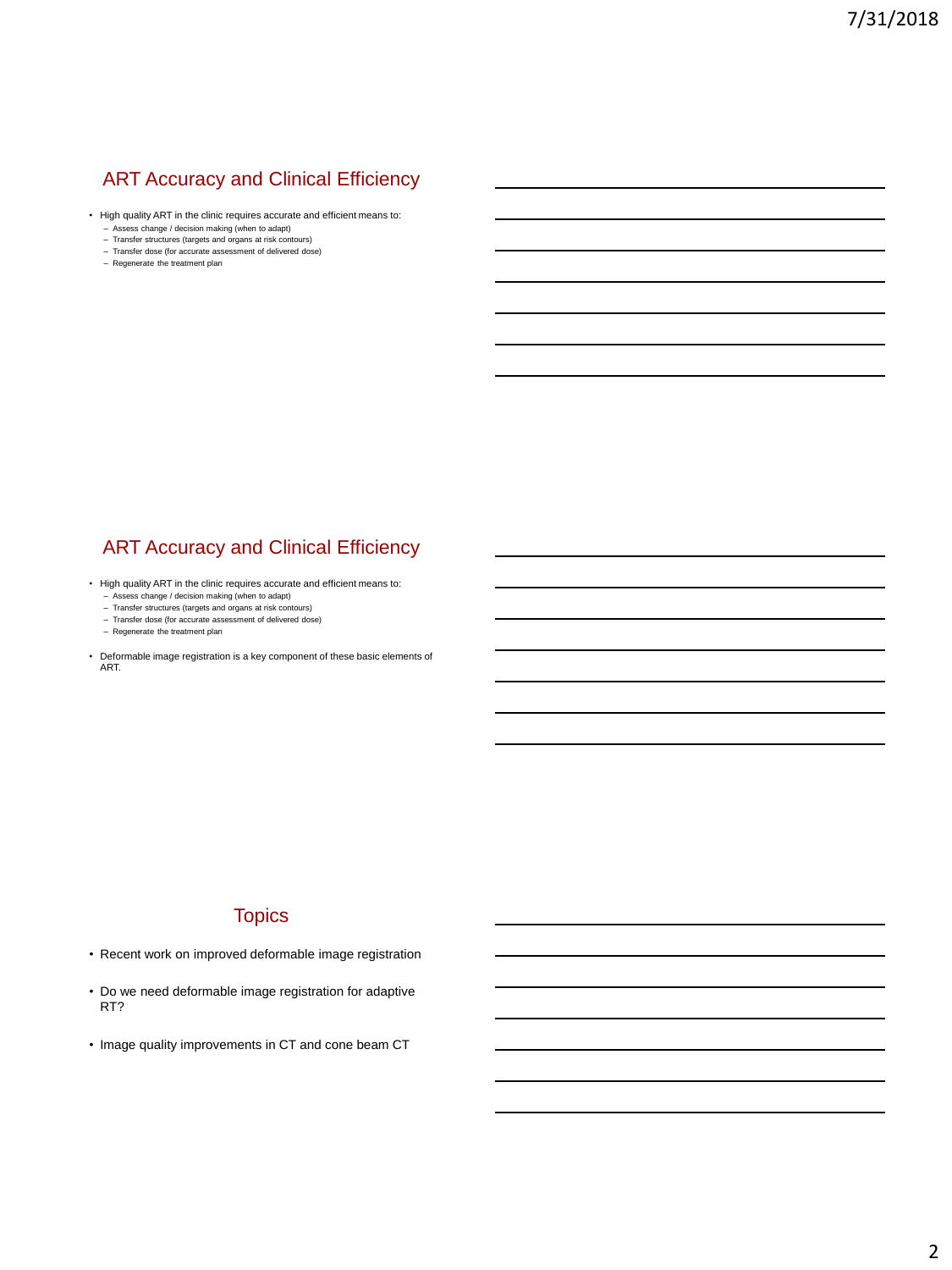# Conventional Deformation



# Conventional Deformation



# Conventional Deformation





Topology Preserving: Images can be stretched/squeezed to match without adding or removing image content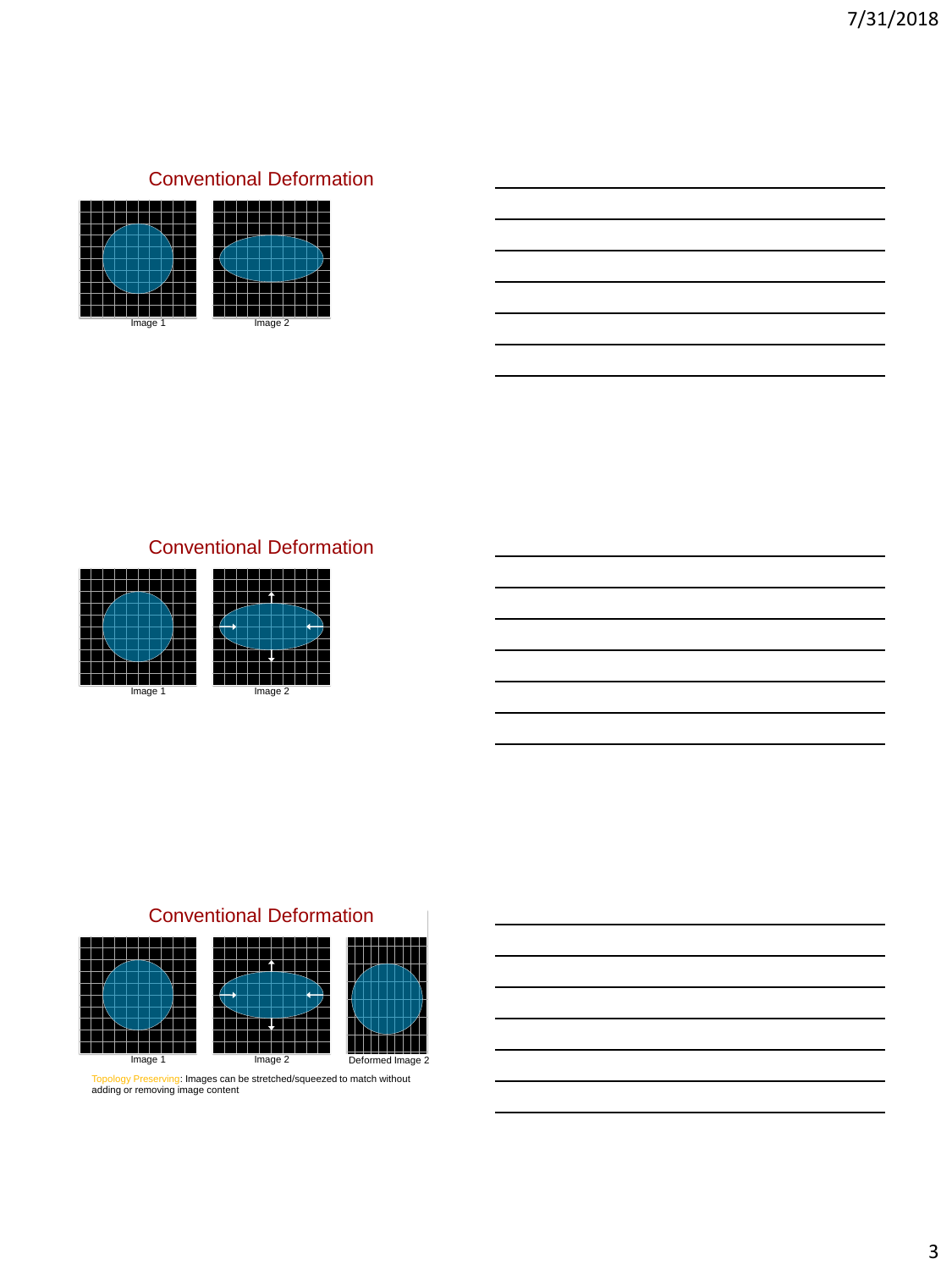# Topology Preserving Deformation

- Articulation / Pose Change
- Breathing Motion

# Challenges – Topological Change



# Challenges – Topological Change



Topology Change: Images can't be stretched/squeezed to match without<br>adding or removing image content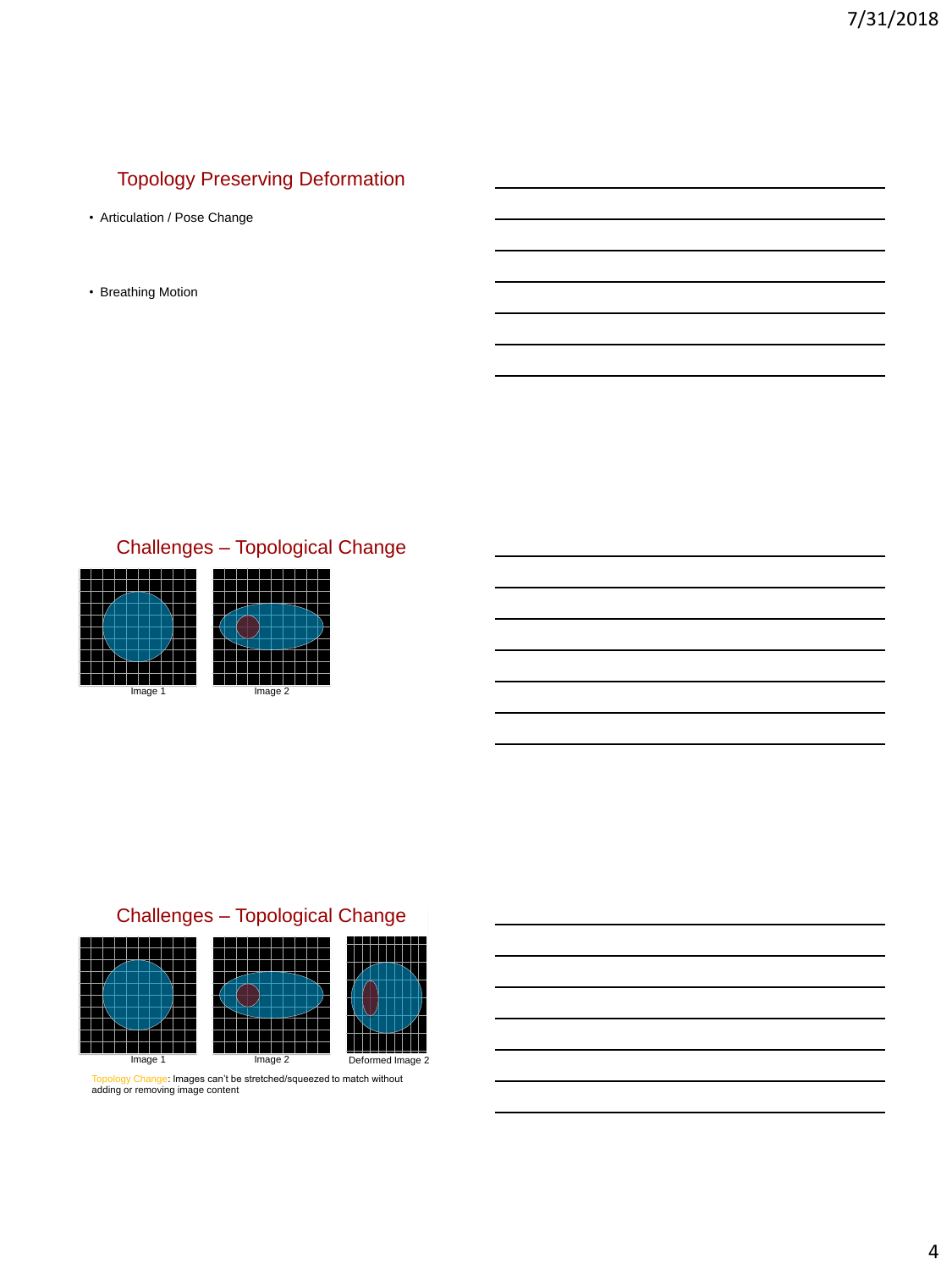

Topology Change: Images can't be stretched/squeezed to match without adding or removing image content

# Topology Change - Examples





Tumor Growth / Response





## Atelectasis / large tissue change

- Atelectasis (partial collapse) Pleural effusion (fluid)
- 
- Large volume changes in atelectasis (~150cc) during RT • Associated with large tumor shifts (> 5mm in 83%
- of pts)



**Collapsed** Lung

*Guy Med Phys 2016, Tennyson Adv RO 2016*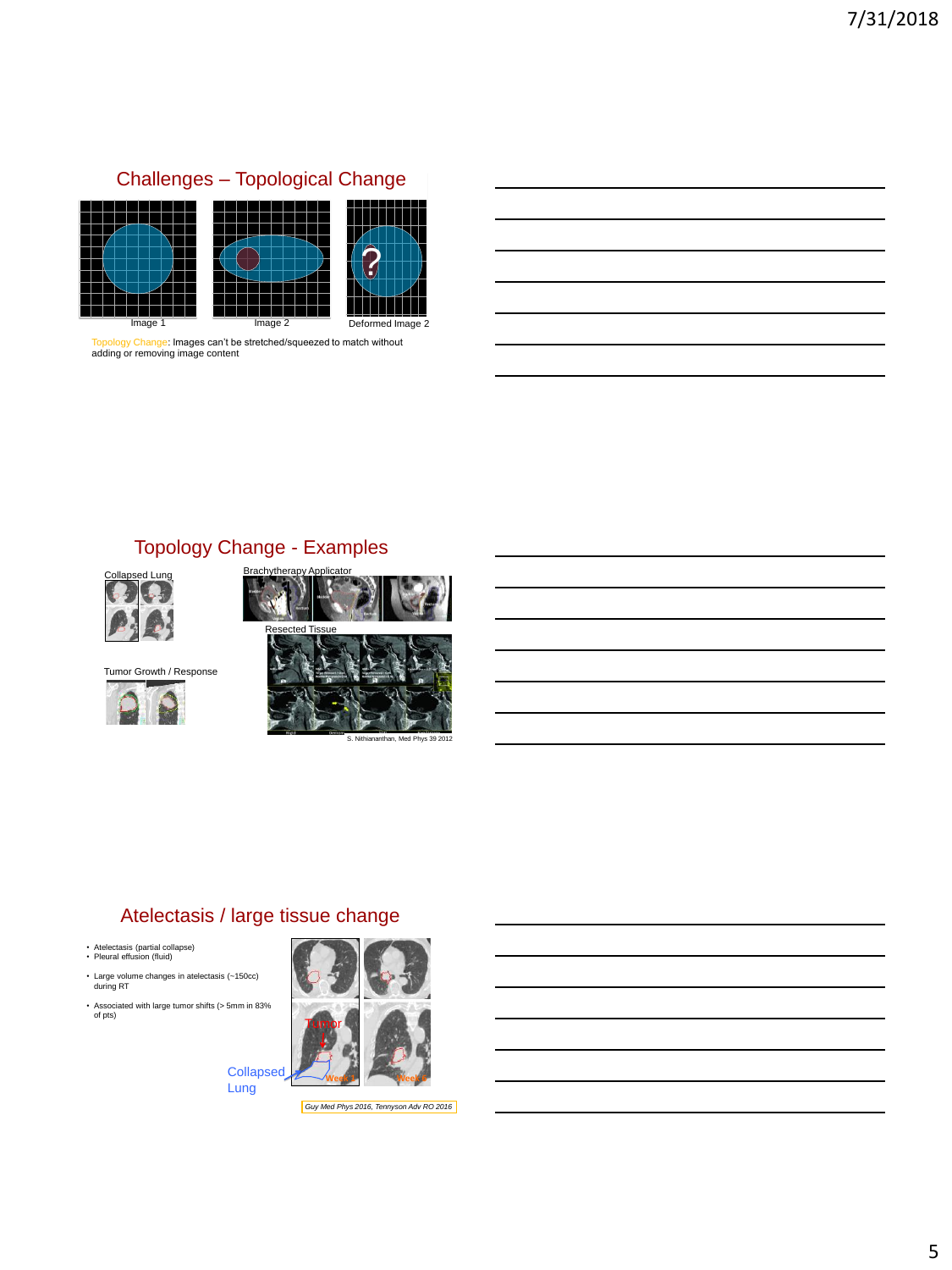#### Atelectasis / large tissue change

Dose recalculated on mid-treatment image • Aligned to both bone and carina • Compared to planned dose

 ${\bf Metric} \qquad {\bf Units}$ 

Worst-case estimate

Dose changes can be significant • Highlights need for ART/DIR



 $\begin{array}{cccc} -2.78 & 10.93 & 0.14 & 1.80 & -2.94 & 4.29 \\ -3.72 & 7.92 & 0.77 & 2.95 & -4.56 & 7.07 \\ -2.89 & 5.69 & 0.06 & 1.71 & -3.35 & 4.56 \end{array}$ *Guy Med Phys 2016, Tennyson Adv RO 2016*

## Thoracic Registration - Strategies

- Ignore regions with appearance change, identify 'consistent anatomy' between images
- Identify consistent anatomy that can be segmented (vessels, airways, lobes), register these regions
- Model other changes (tumor, atelectasis, pleural effusion, etc.)

#### Vessel Registration

- Filters applied to enhance tubular structures
- Produces a 'vesselness measure' image, [0, 1]
- 'Vesselness measure image' registered in parallel with original images



*Cao et al., WBIR 2010*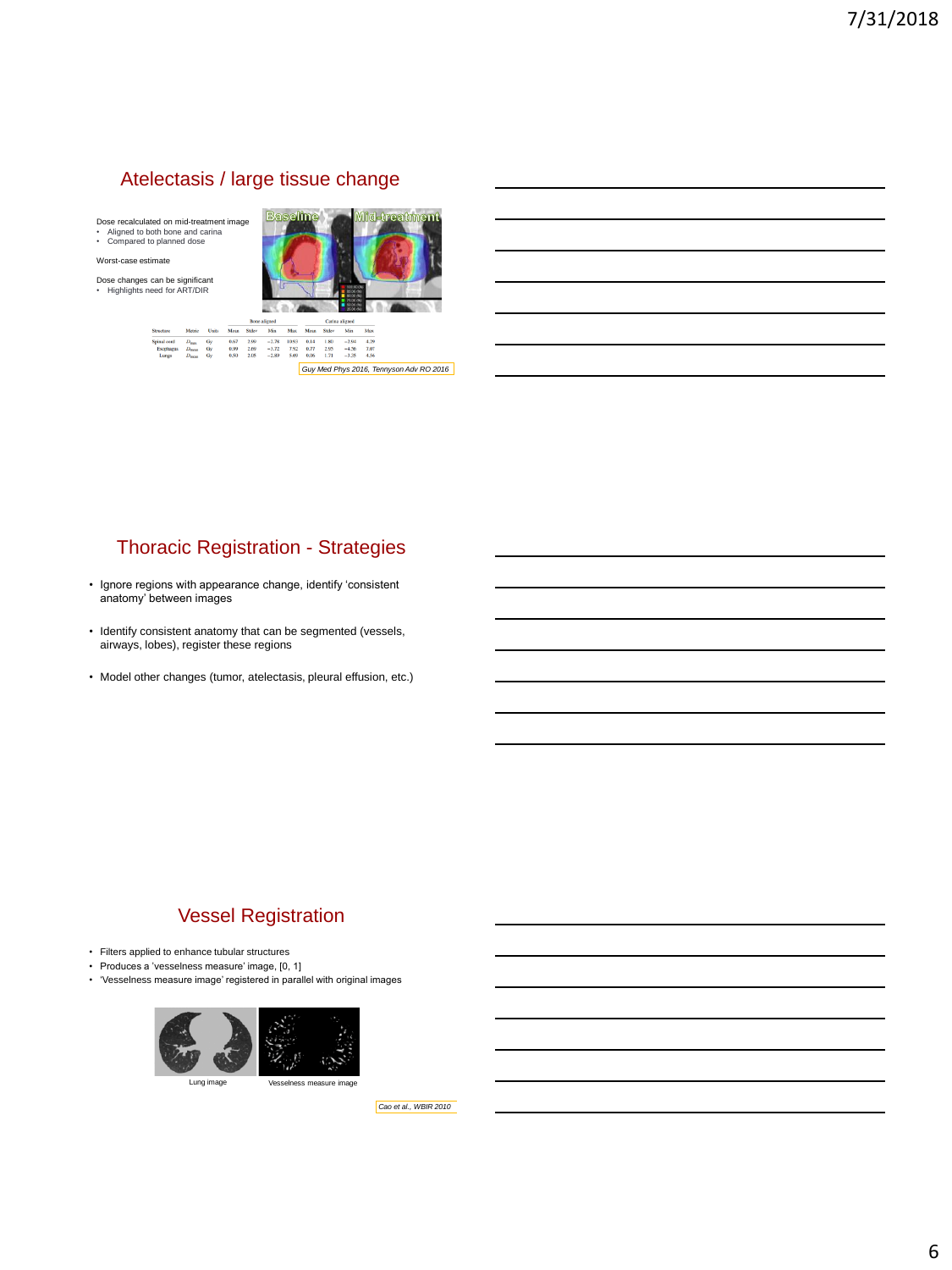#### Vessel Registration

Vessels segmented after enhancement

No 'one to one' match (collapsed lung)

Conventional registration methods may get stuck in 'local minima'.

Need an algorithm that can handle global matching



# Vessel Registration

• No one-to-one match – Collapsed lung

• 'Varifolds' used for fuzzy matching



Gorbunova, V., Durrleman, S., Lo, P., Pennec, X., & De Bruijne, M. (2009). Curve-and surface-based registration of lung CT images via currents. In *Second International Workshop on Pulmonary Image Analysis*



*Pan CVPR 2016*

# Registering Atelectatic Lobes

- Hypothesis: Atelectasis is mostly collapsed lung, so re-inflation should approximately preserve the mass of the affected lobe.
- mass-preserving cost function used in atelectatic and normal lung.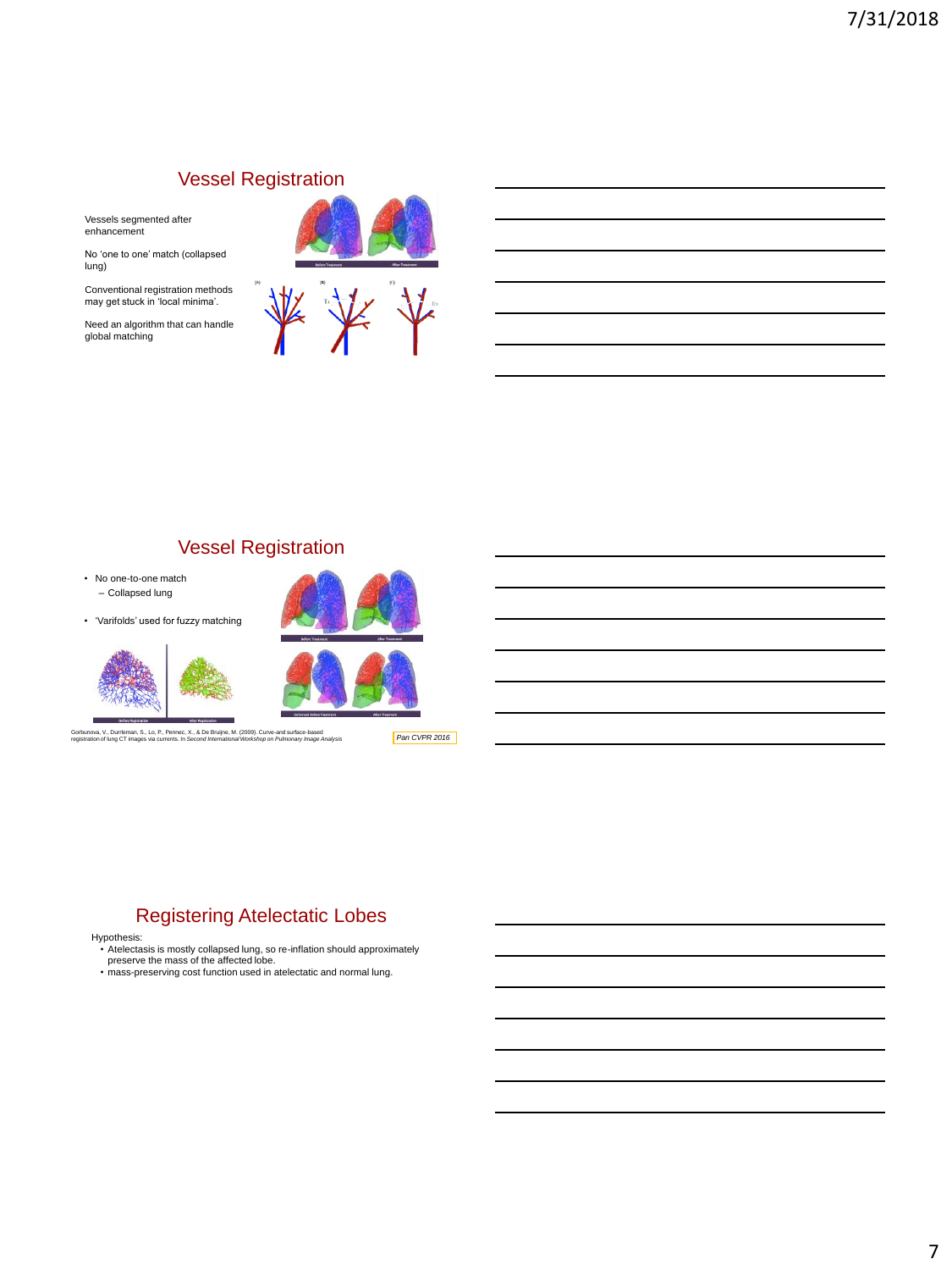# Registering Atelectatic Lobes

- Hypothesis: Atelectasis is mostly collapsed lung, so re-inflation should approximately preserve the mass of the affected lobe. mass-preserving cost function used in atelectatic and normal lung.
- 

*If mass is preserved, tissue should change intensity when expanded / contracted during registration.*



# Lung DIR Algorithm

Mass-preserving metric within healthy lung ± Intensity-based similarity metric within atelectasis ± Co-registration of lobe label images ± Co-registration of vesselness measure images Multi-resolution B-spline framework (elastix)



## Lung DIR Algorithm

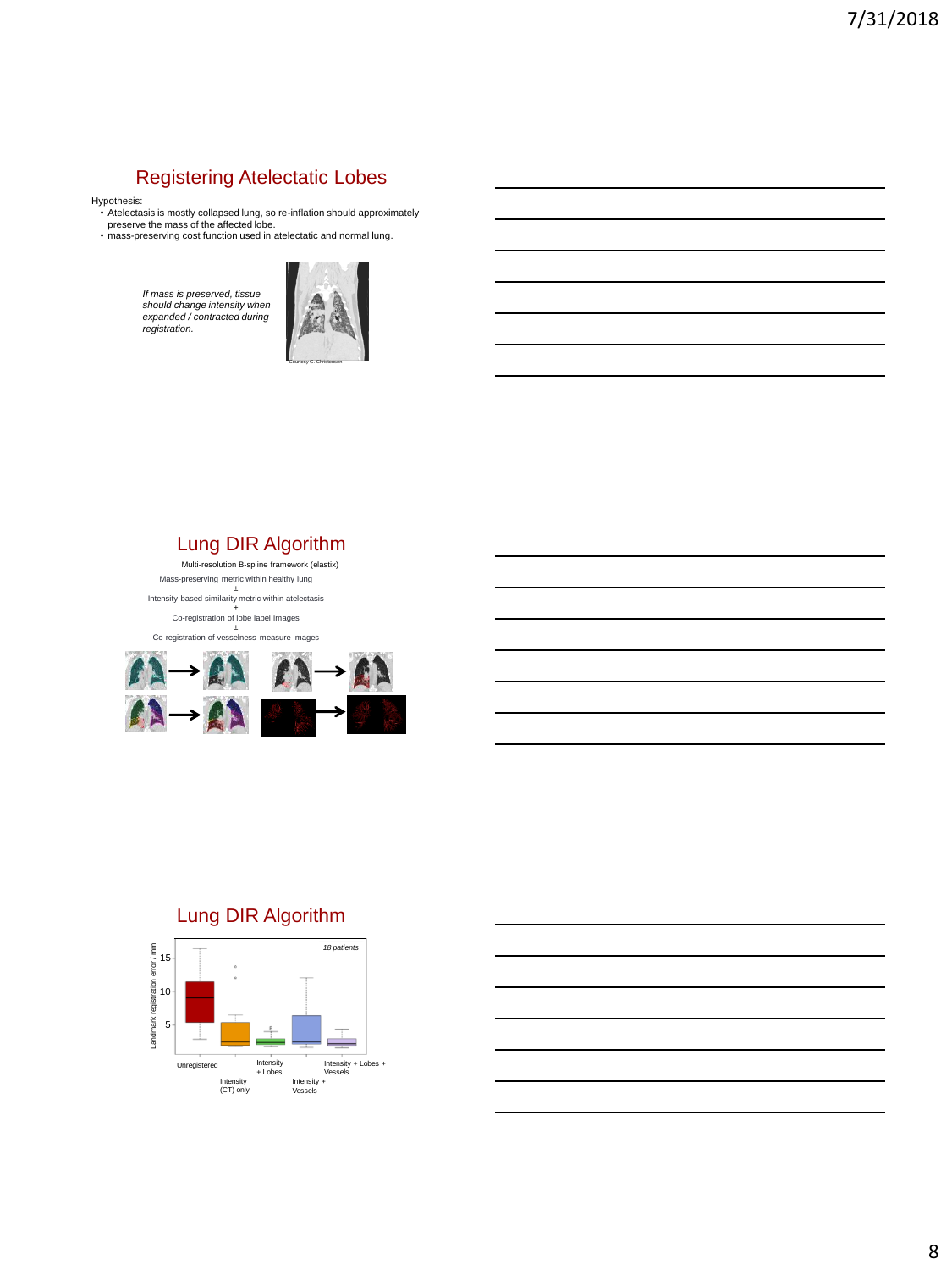# Results vs. Resolution Type No Change **Partial** Partial Full Unregistered Registered

Mean Err: 2.50 (1.16) 2.80 (0.70) 2.04 (0.13) Max Err:16.18 (10.86) 25.77 (17.22) 23.27(9.60) DSC: 0.91 (0.08) 0.90 (0.08) 0.89 (0.04)

 $\frac{2.04(0.13)}{23.27(9.60)}$  (mm)<br>0.89 (0.04)

# Registration in Cervical Ca RT

• Combined external beam RT and intracavitary BT => large uncertainty in cumulative dose

# Registration in Cervical Ca RT

- Combined external beam RT and intracavitary BT => large uncertainty in cumulative dose
- DIR challenges:
	- Images with / without applicator => topology issues
	- Large motion of anatomy in abdomen => complex / large deformations
	- $-$  Mixed modality

*S. Oh AAPM 2016*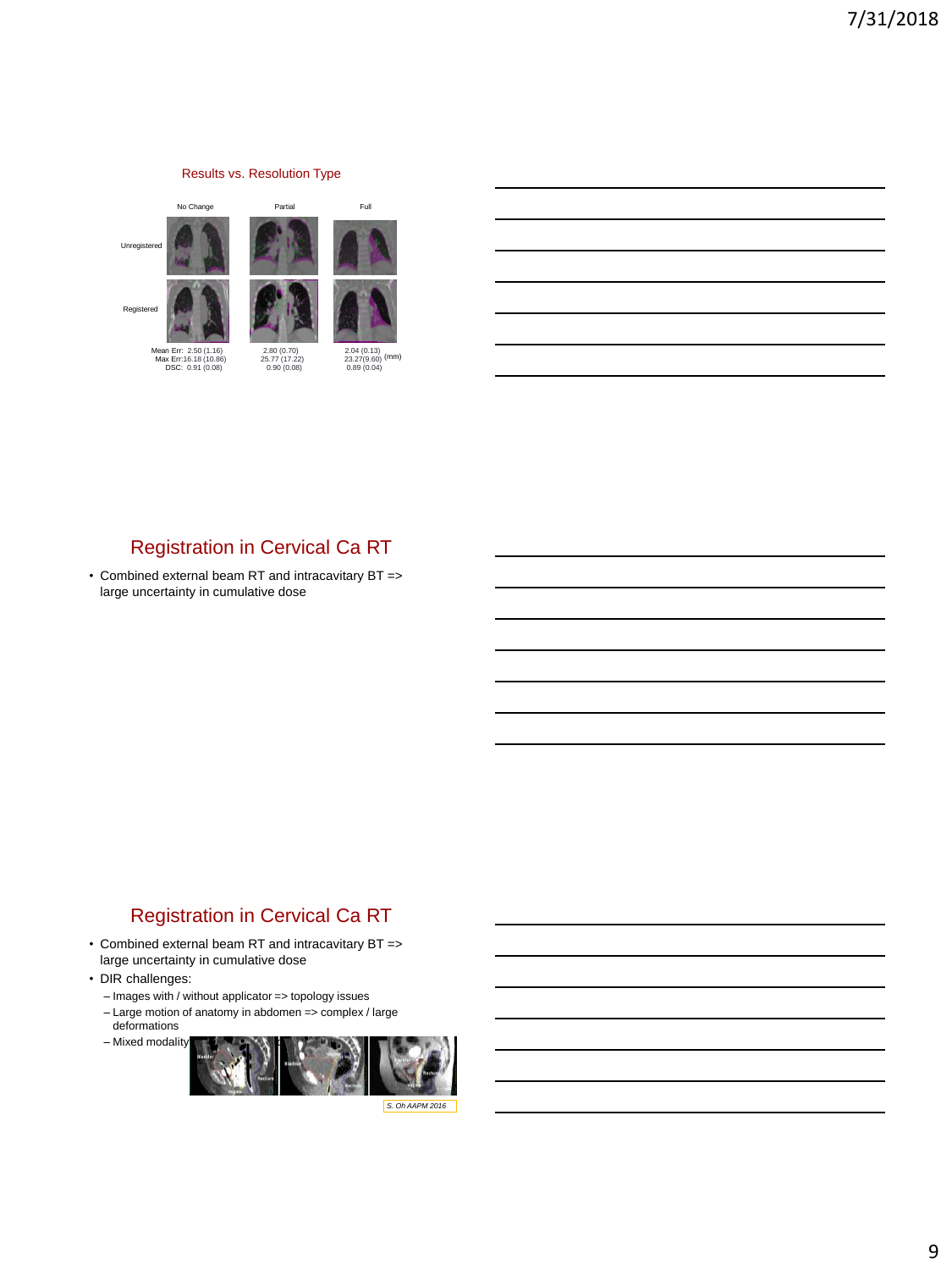# Registration in Cervical Ca RT

- Penn approach:
	- EBRT CT to BT CT, with/without EBRT boost
	- Pre-processing to equalize contrast and enhance organ boundaries (bladder, rectum, packing)
	- Contoured applicator
	- Commercial DIR then applied
	- Compared 'parameter adding' of D2cc to DIR-accumulated values between EBRT and BT for risk organs (bladder / rectum)
	- Rectum / bladder D2cc varied by 5% between DIR and parameter adding

*B-K Teo, Radioth Oncol 115, 2015*

## Registration in Cervical Ca RT

- Rotterdam approach:
	- EBRT MR to BT MR
	- Automated feature extraction near contoured organs (bladder, cervix/uterus, rectum) used for feature-based DIR
		- 'Feature filter' similar to vesselness measure
		- Feature DIR registers points in a 'fuzzy matching' method where point correspondence is unknown
	- Organ, feature, and background transforms combined

*E. Vasquez Ororio, Med Phys 24, 2015*

# Registration in Cervical Ca RT

- Rotterdam approach:
- Landmark-based accuracy assessment (mean error):
	- Rigid:
	- 22.4 mm near organs
	- 4.3 mm away from organs
	- DIR:
	- 3.5 mm near organs
	- 3.4 mm away from organs

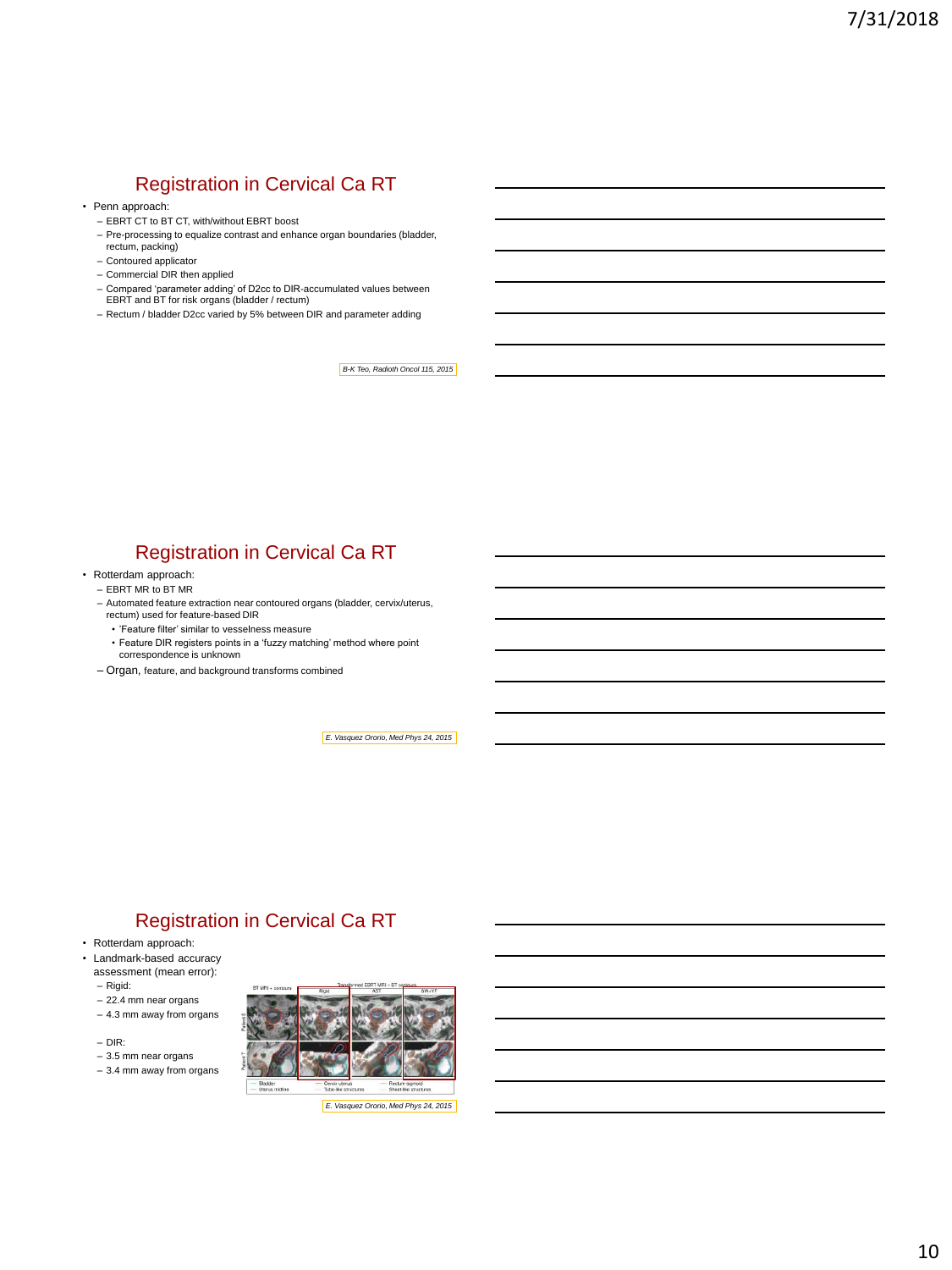# What about the target?

# Tumor Regression





*Glide-Hurst, IJROBP 2010*

# Tumor Regression

- How to accumulate dose to regressing tumor?
- Where is tissue lost (how to appropriately register)?
- Requires contrast / markers within tumor to study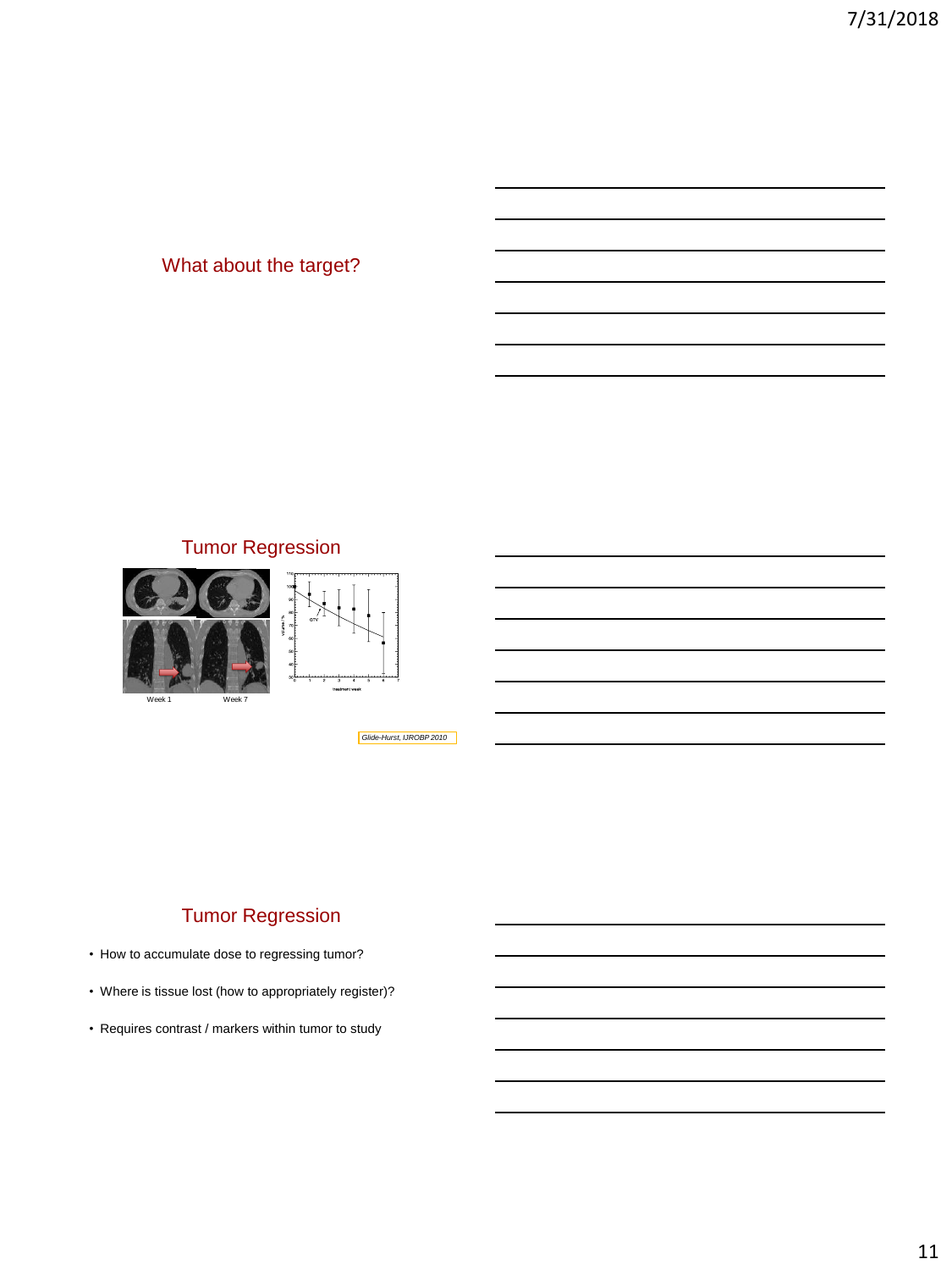**TUMOF Regression**<br>
Impications for adaptive radiotherapy<br>
Impications for adaptive radiotherapy<br>
O Hamming-Wiese, SR van Kranen.... Radiotherapy<br>
O Hamming-Wiese, SR van Kranen.... Radiotherapy<br>  $p$  of Lamming-Wiese, SR v





nmut Analysis of GTV reduction during radiotherapy for oropharyngeal cancer:<br>Implications for adaptive radiotherapy<br>O Hamming Vrieze, SR van Kranen... - Radiotherapy and ..., 2017 - Elsevier



#### Tumor Regression



*Hugo et al., IJROBP 2011*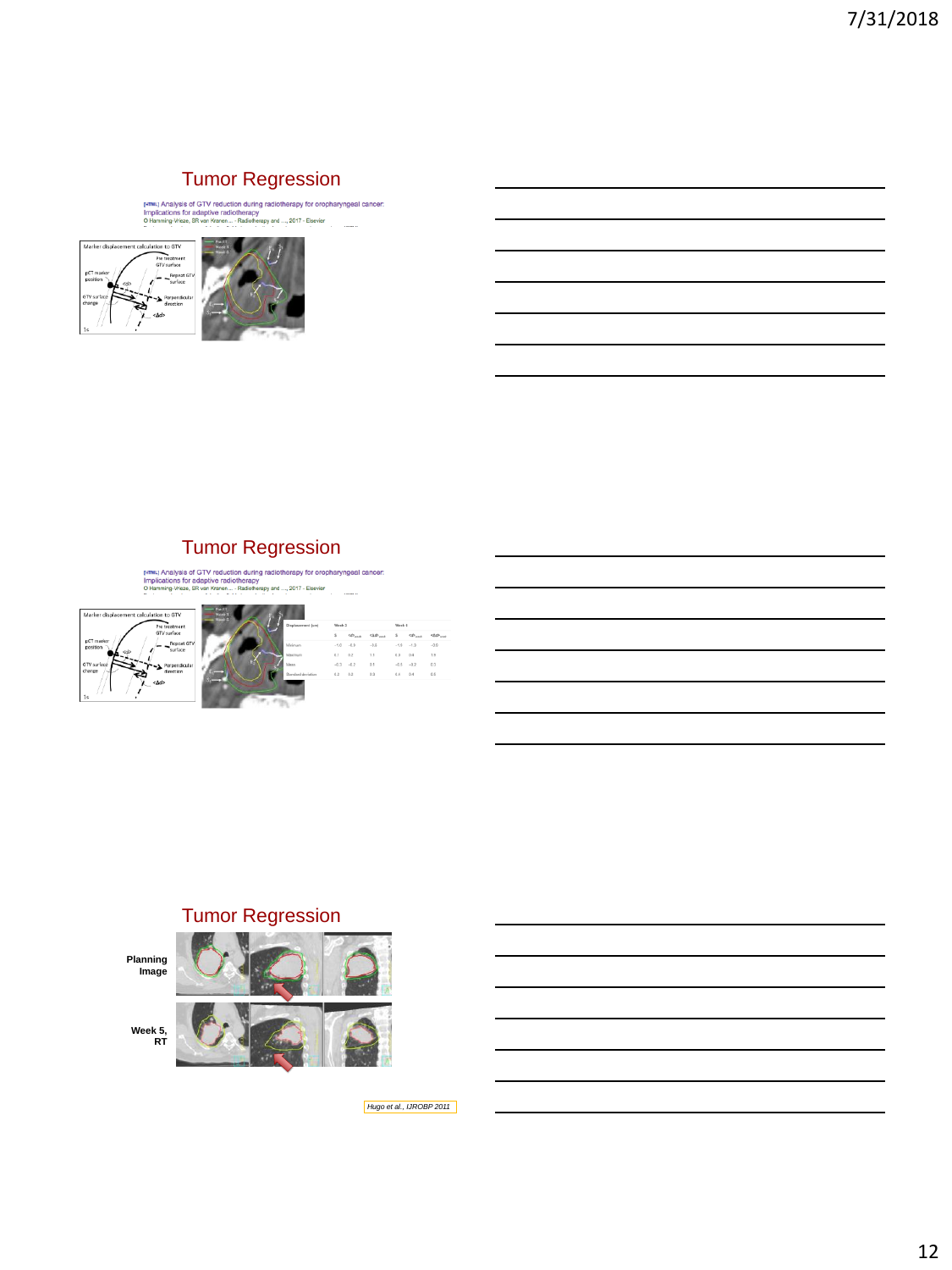Cumulative dose in adaptive RT

# ART – Key Questions

- Image registration role and need
- Do we need to know the delivered, cumulative dose?

# Adapting the Plan



Original CT, Original Plan

Mid-tx CT, Original Plan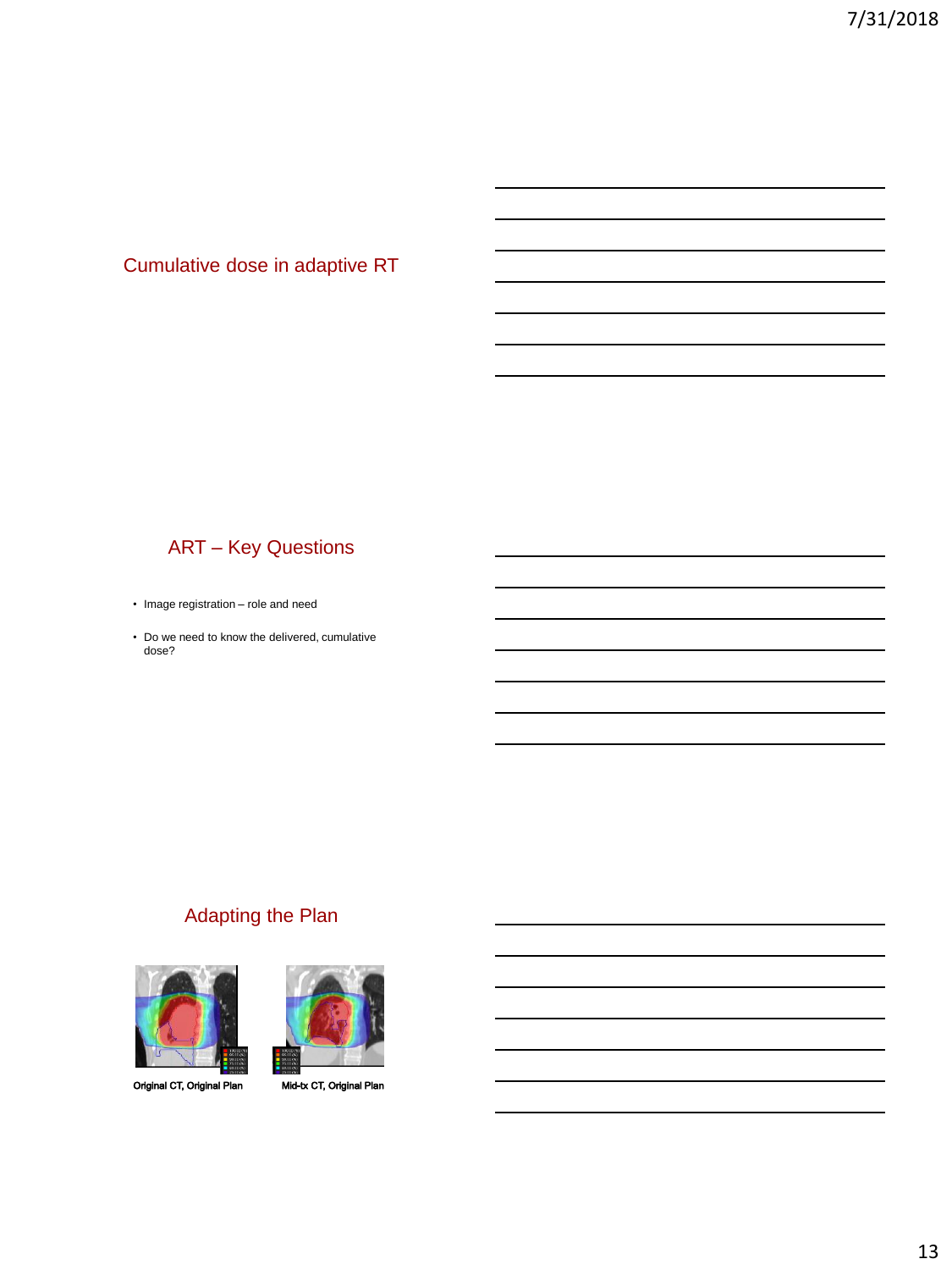the control of the control of the control of the control of the control of the control of the control of the control of

the control of the control of the control of the control of the control of the control of the control of the control of the control of the control of the control of the control of the control of the control of the control

the control of the control of the control of the control of the control of the control of

# Adapting the Plan





Original CT, Original Plan

Mid-tx CT, Original Plan

# Adapting the Plan





Original CT, Original Plan

Mid-tx CT, Adapted Plan

## Adapting the Plan



Original CT, Original Plan



Mid-tx CT, Adapted Plan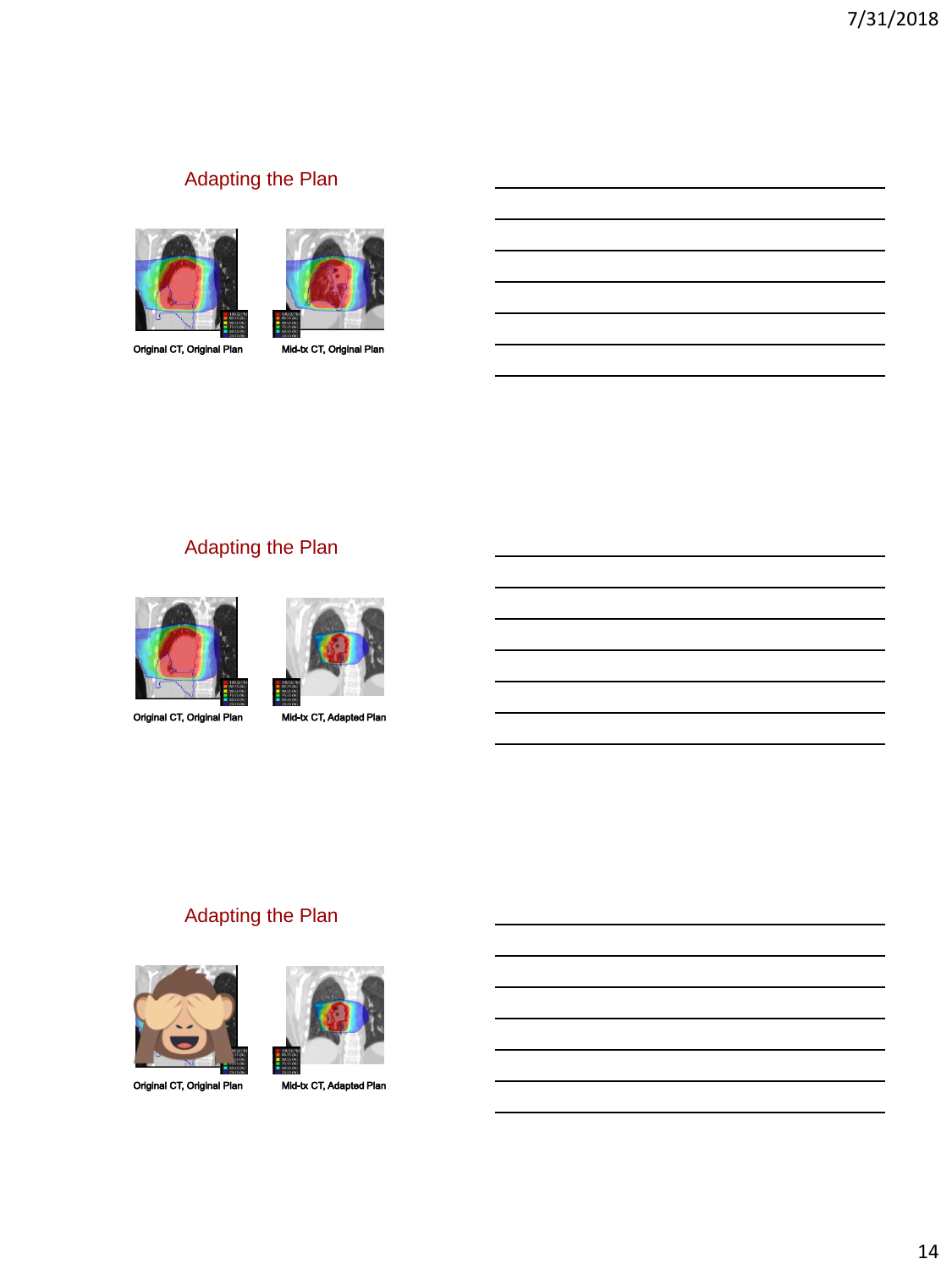# Cumulative Dose





Original CT, Original Plan

Mid-tx CT, Original Plan

# Cumulative Dose



Original CT, delivered<br>daily Dose

Mid-tx CT, Original Plan

# Cumulative Dose



Original CT, delivered<br>daily Dose

Mid-tx CT, Adapted Plan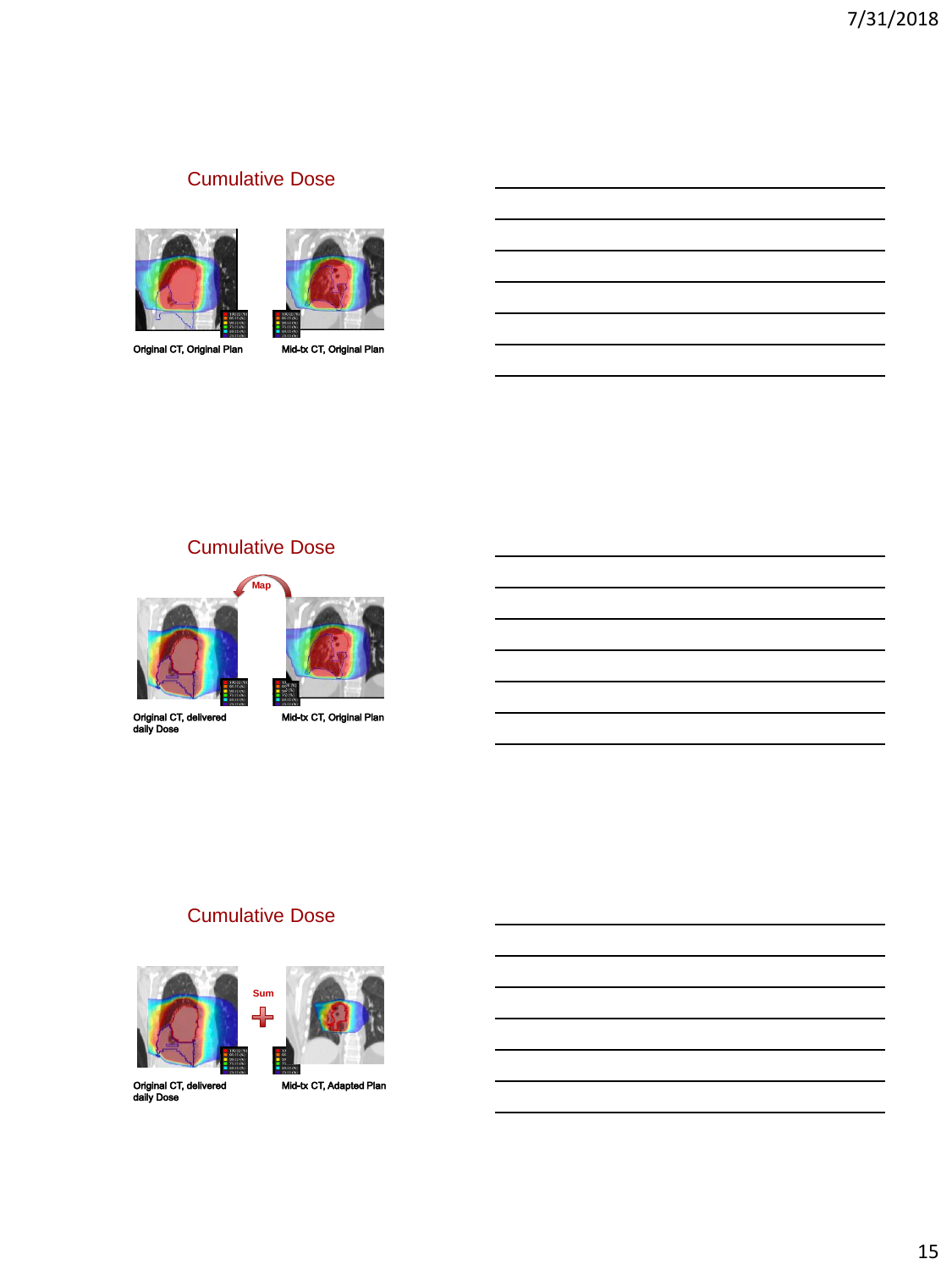#### Dose Accumulation

- Use the cumulative, delivered dose to
	- Assess coverage and normal tissue dose (decision support)
	- Avoid hot/cold spots in adaptation
- Is there a need for this?

#### Cumulative Dose

- Parameter adding vs. cumulative dose
- 18 patients, single adaptation

|                 | Mean $+/-$ SD<br>difference / % | Range.<br>difference / % | Number $> 5\%$<br>difference |
|-----------------|---------------------------------|--------------------------|------------------------------|
| Mean Lung Dose  | $5\% +1.5\%$                    | $1\% - 16\%$             | 4/18                         |
| Mean Heart Dose | $4\% +1.3\%$                    | $0\% - 12\%$             | 6/18                         |

#### Cumulative Dose

- Parameter adding vs. cumulative dose
- 18 patients, single adaptation

|                 | Mean +/- SD<br>difference / % | Range,<br>difference / % | Number $> 5\%$<br>difference |
|-----------------|-------------------------------|--------------------------|------------------------------|
| Mean Lung Dose  | $5\% +1.5\%$                  | $1\% - 16\%$             | 4/18                         |
| Mean Heart Dose | $4\% +1 - 3\%$                | $0\% - 12\%$             | 6/18                         |

• Similar results in cervical ca (other groups)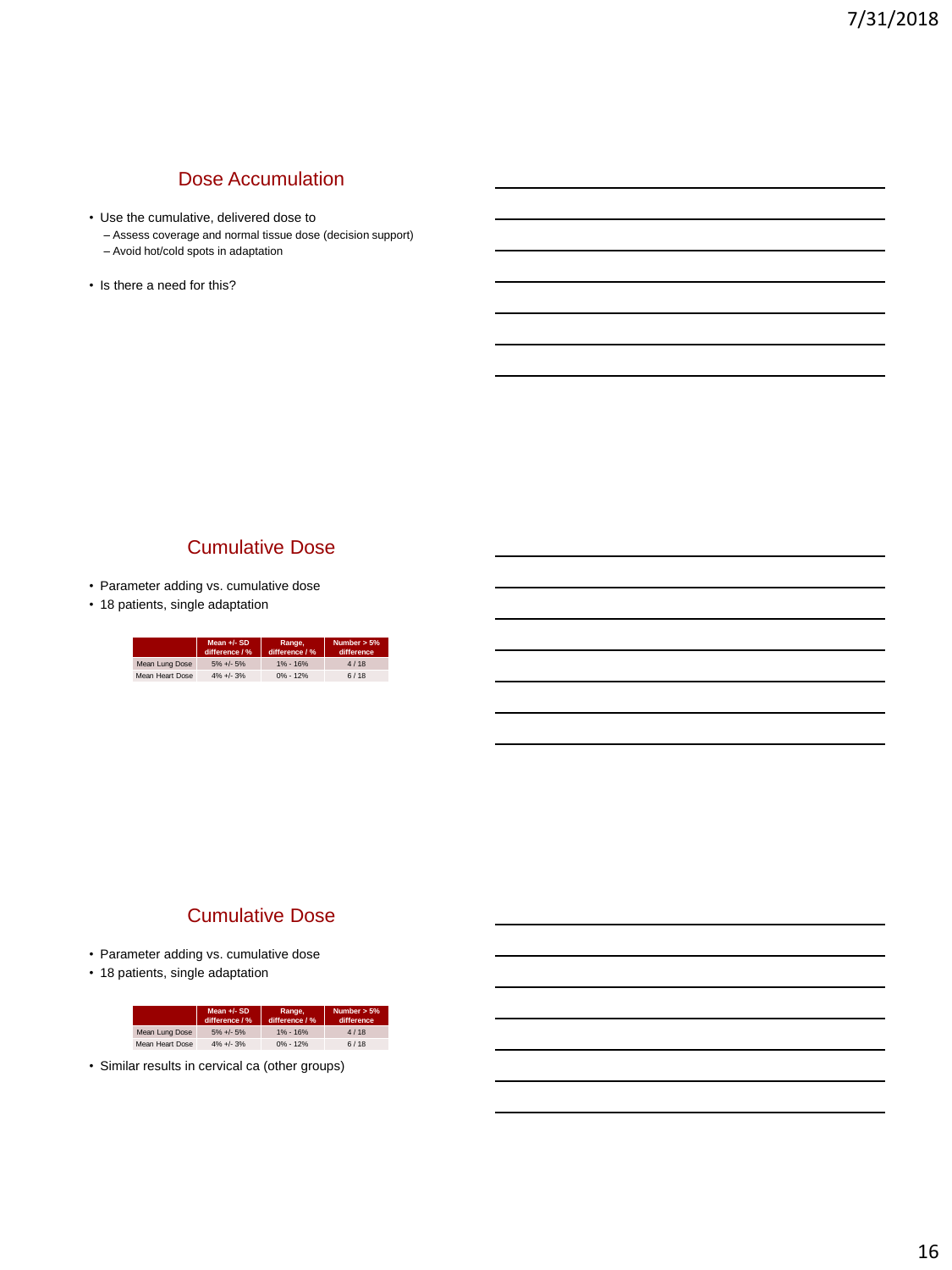# Cumulative Dose

• Requires clinical trial of 'plan of day' adaptive vs. cumulative dose adaptive to answer the question

CT image quality improvements

# Free-breathing CBCT - challenges





Motion Blurring

Streaking (View Aliasing)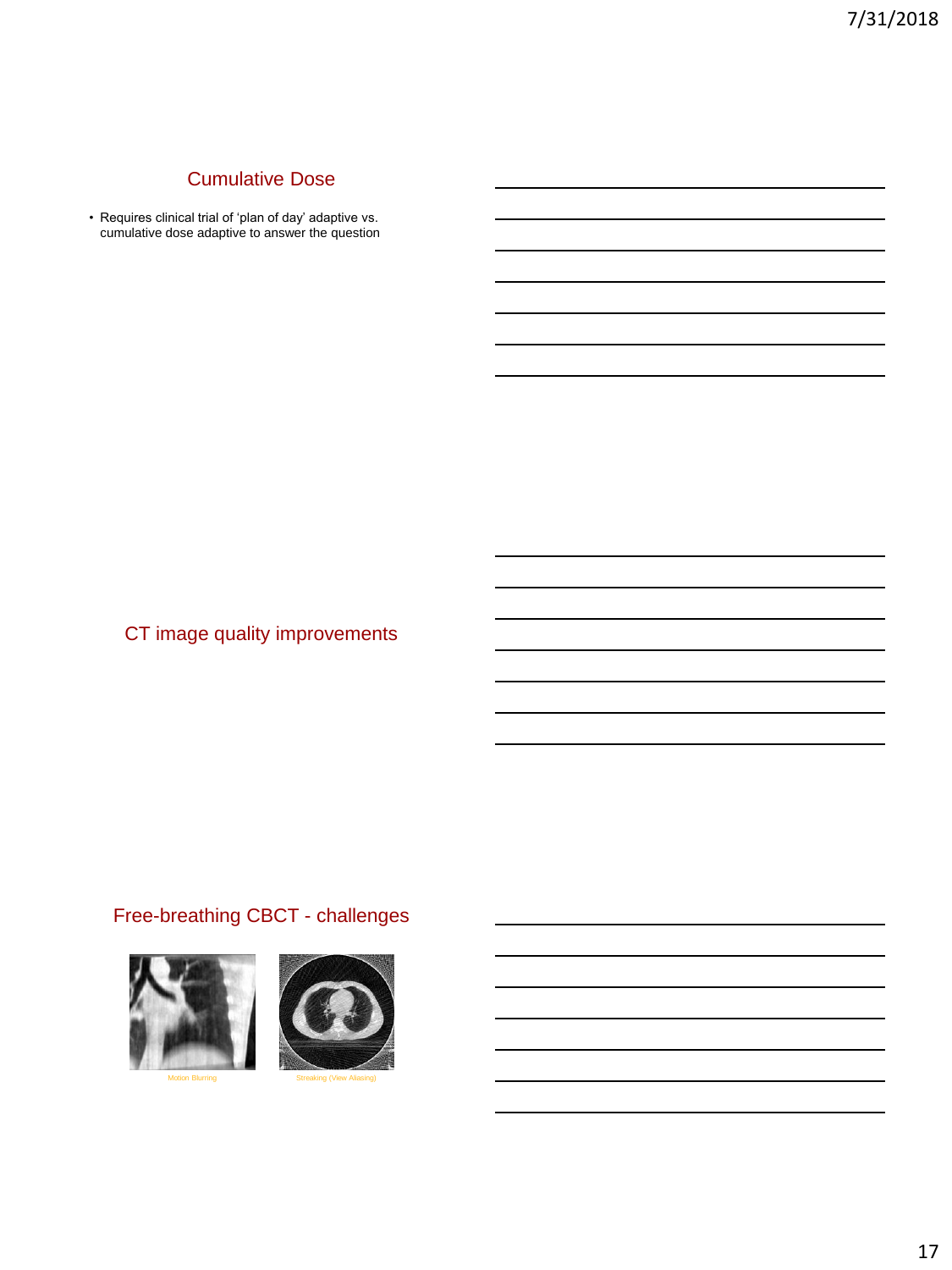# Solution: Motion Compensation







tions / raw data





Projections / raw data



## Solution: Motion Compensation

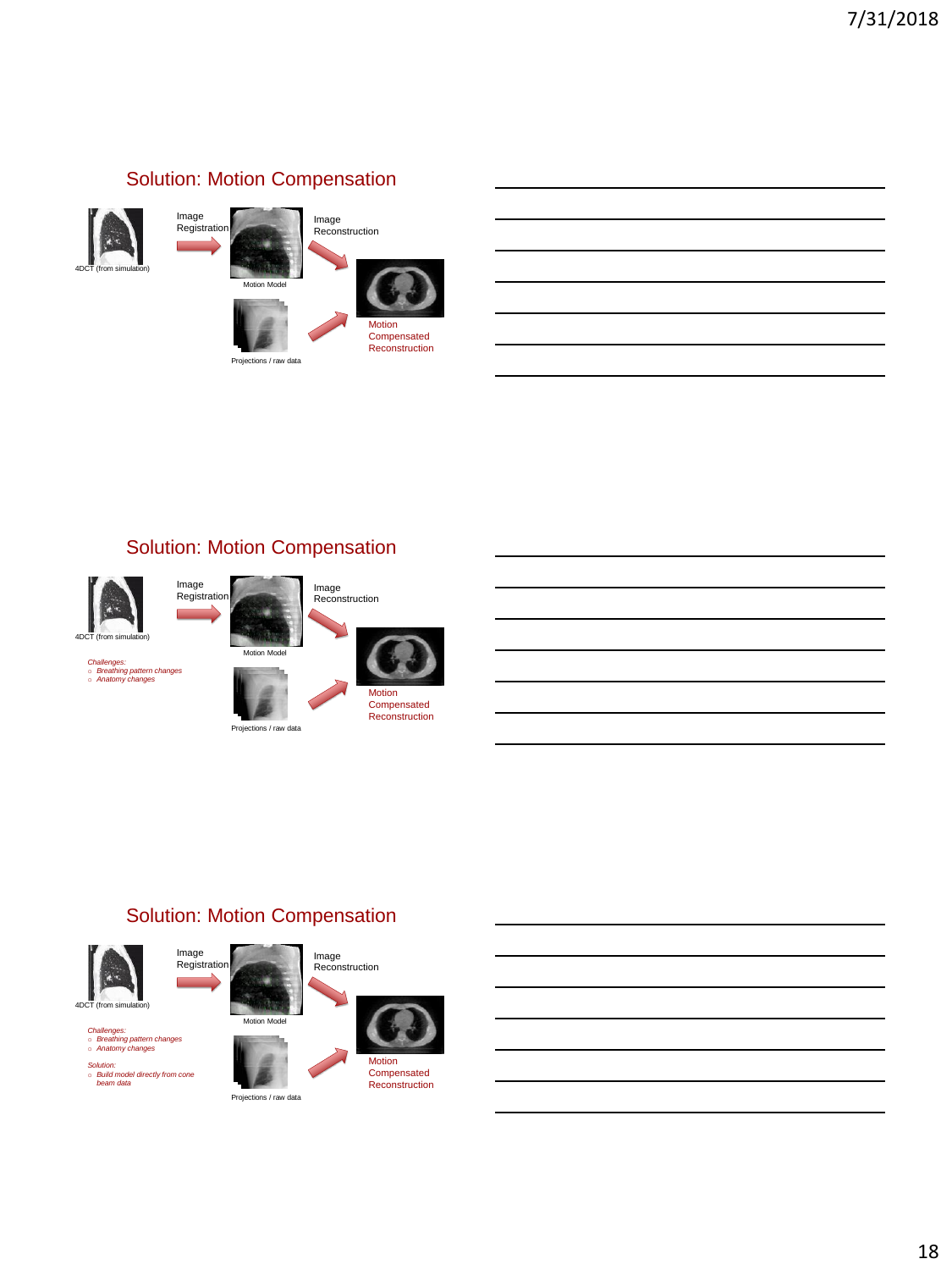# Solution: Motion Compensation



tions / raw data



#### Results: Clinical Dataset



#### Results: Clinical Dataset



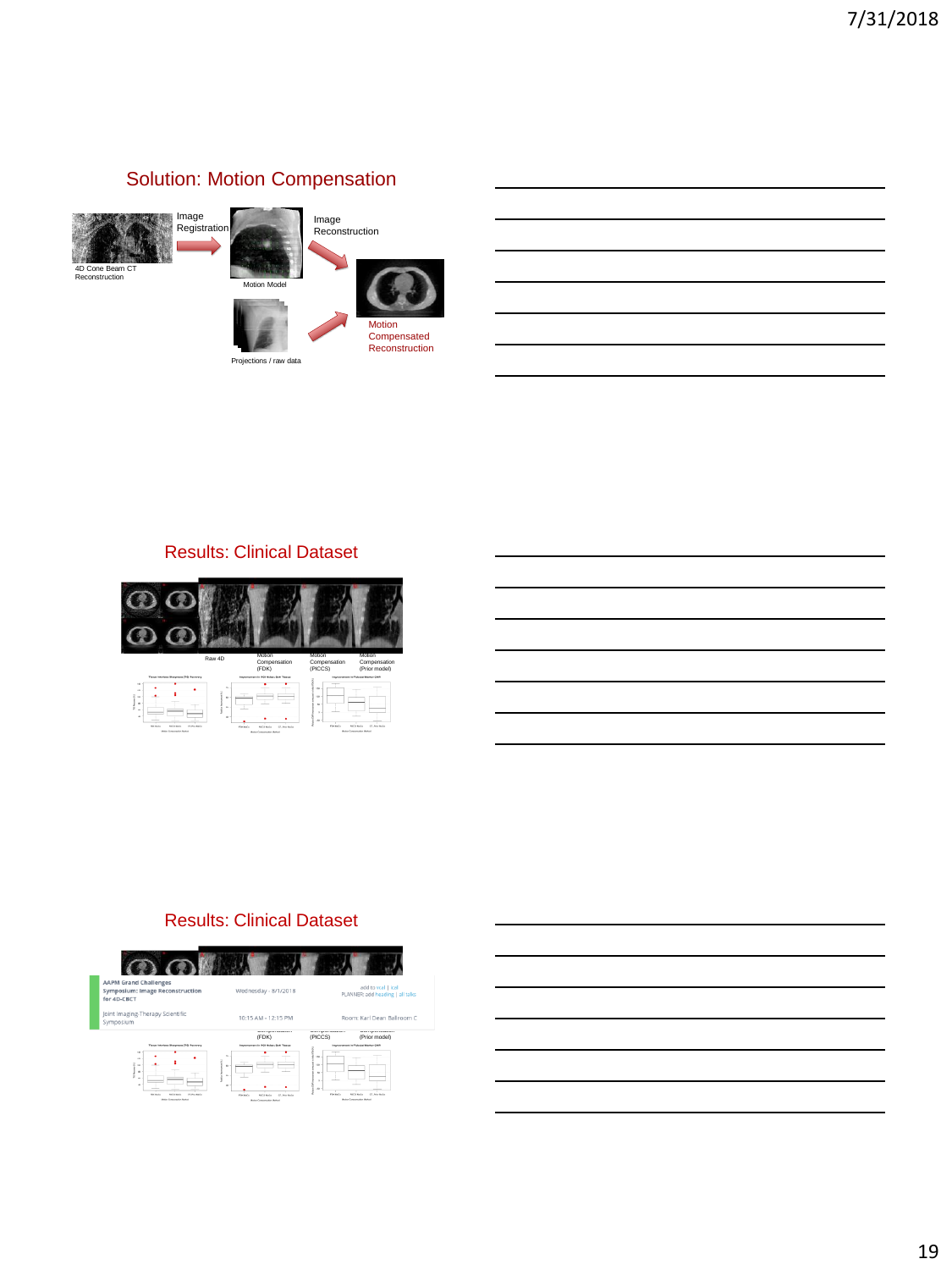# WashU Halcyon 2.0

- 2.0 features
- Distal/proximal leaf shaping • Dynamic beam
- flattening • Kilovoltage cone
- beam CT imaging



# Abdomen – Halcyon vs TrueBeam



#### **Summary**

- Image registration developed to manage large, geometric changes in the thorax.
- Next steps: Test whether cumulative dose is needed
- Image quality is improving for online adaptive radiation therapy